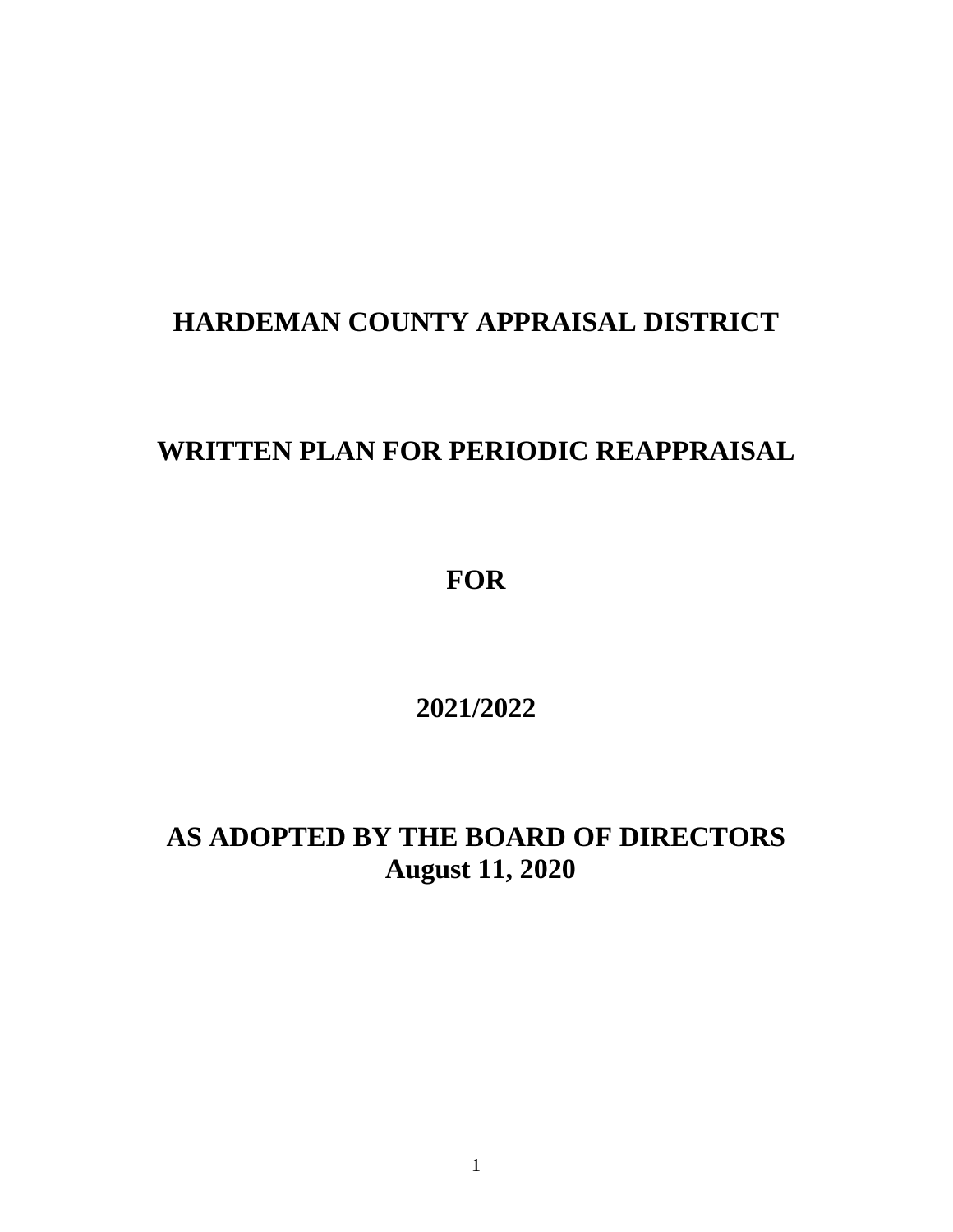# **Table of Contents**

| Page:                                                           |
|-----------------------------------------------------------------|
| 4                                                               |
| 6                                                               |
| 7                                                               |
| 8                                                               |
| 9                                                               |
| 10                                                              |
| 12<br>Reinspection of Universe of Properties on Specific Cycles |
|                                                                 |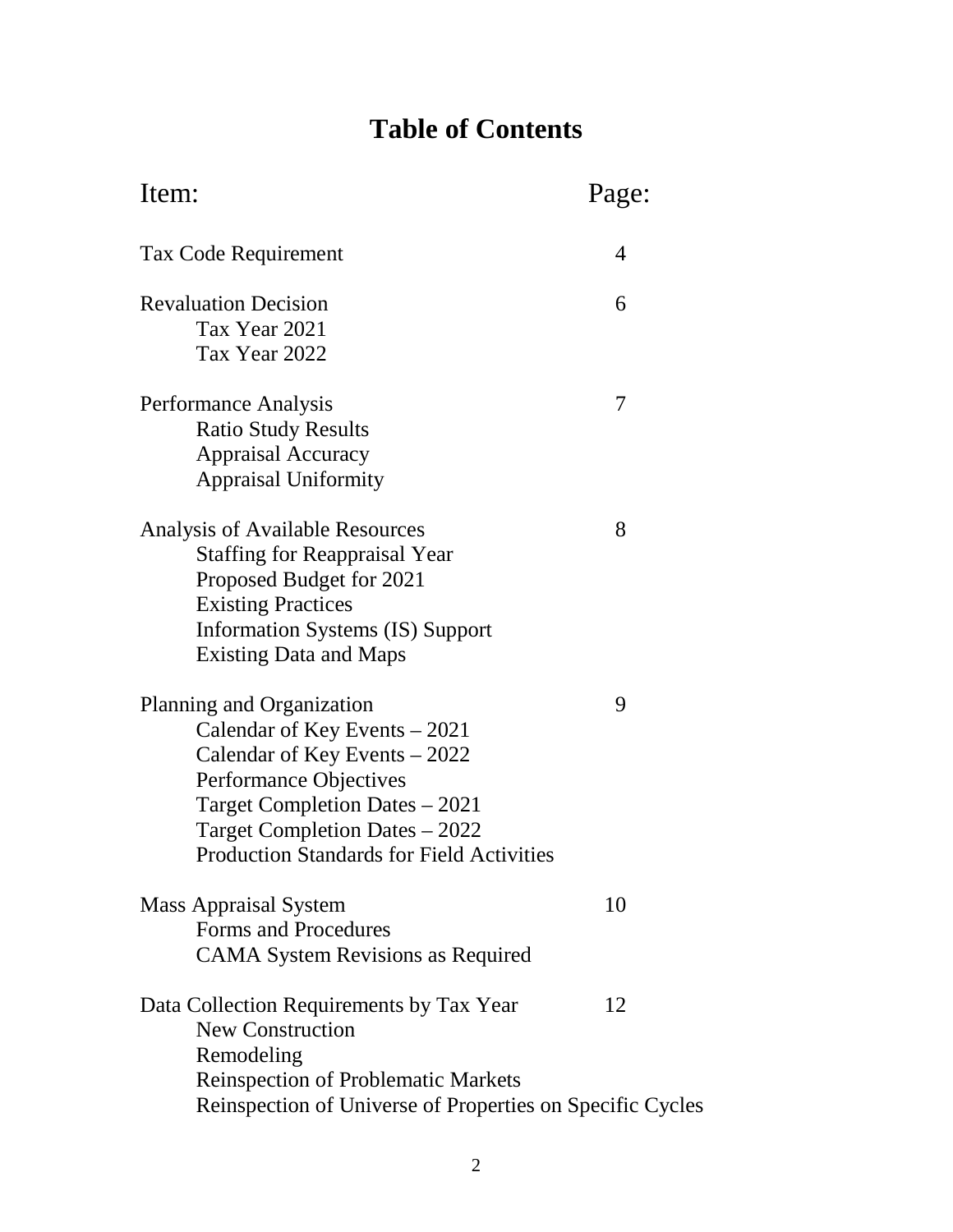|                                                      | Field or Office Verification of Sales Data and Property Characteristics |
|------------------------------------------------------|-------------------------------------------------------------------------|
| Pilot Study by Tax Year                              | 14                                                                      |
| <b>Test New/Revised Mass Appraisal Methods</b>       |                                                                         |
| <b>Ratio Studies by Market Areas</b>                 |                                                                         |
| Test Accuracy and Reliability in Market Areas        |                                                                         |
| Valuation by Tax Year                                | 15                                                                      |
| <b>Market Analysis</b>                               |                                                                         |
| <b>Model Development</b>                             |                                                                         |
| <b>Model Calibration</b>                             |                                                                         |
| <b>Calculation of Preliminary Values</b>             |                                                                         |
| Test Values for Accuracy and Uniformity              |                                                                         |
| The Mass Appraisal Report by Tax Year                | 16                                                                      |
| Scope of Work                                        |                                                                         |
| Compliant with STANDARD RULE 6-8 of USPAP            |                                                                         |
| Signed Certification by Chief Appraiser as Required  |                                                                         |
| <b>Value Defense</b>                                 | 17                                                                      |
| <b>Informal Appeals</b>                              |                                                                         |
| <b>Formal Appeals</b>                                |                                                                         |
| Burden of Proof Evidence for Market Value and Equity |                                                                         |
| The Written Reappraisal Plan                         | 18                                                                      |
| Planning a Reappraisal                               |                                                                         |
| Steps in a Reappraisal                               |                                                                         |
| Hardeman Co. Appr. District Plan: 2021/2022          |                                                                         |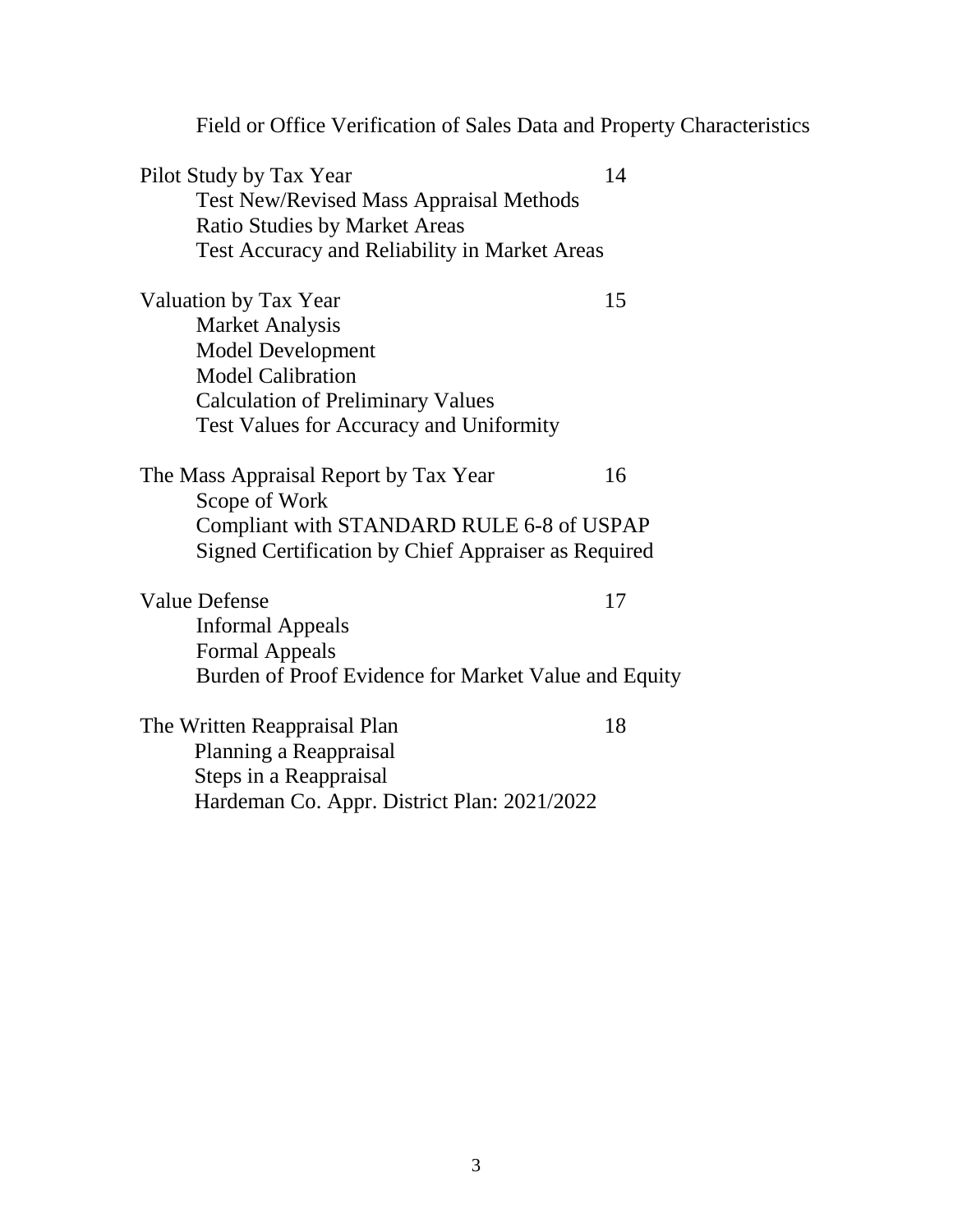### **EXECUTIVE SUMMARY**

#### **TAX CODE REQUIREMENT:**

Section 6.05 of the Texas Property Tax code, Subsection (i) reads as follows:

(i) To ensure adherence with generally accepted appraisal practices, the board of directors of an appraisal district shall develop biennially a written plan for the periodic reappraisal of all property within the boundaries of the district accor ding to the requirements of Section 25.18 and shall hold a public hearing to consider the proposed plan. Not later than the  $10<sup>th</sup>$  day before the date of the hearing, the secretary of the board shall deliver to the presiding officer of the governing body of each taxing unit participating in the district a written notice of the date, time, and place of the hearing. Not later than September 15 of each even-numbered year, the board shall complete its hearings, make any amendments, and by resolution finally approve the plan. Copies of the approved plan shall be distributed to the presiding officer of the governing body of each taxing unit participating in the district and to the Comptroller within 60 days of the approval date.

#### **Plan for Periodic Reappraisal Requirement:**

Section 25.18, Subsections (a) and (b) to read as follows:

- (a) Each appraisal office shall implement the Plan for Periodic Reappraisal of property approved by the board of directors under Section 6.05(i).
- (b) The plan shall provide for the following reappraisal activities for all real and personal property in the district at least once every three years:
	- 1. identifying properties to be appraised through physical inspection or by other reliable means of identification, including deeds or other legal documentation, aerial photographs, land-based photographs, surveys, maps, and property sketches;
	- 2. identifying and updating relevant characteristics of each property in the appraisal records;
	- 3. defining market areas in the district;
	- 4. identifying property characteristics that affect property value in each market area, including:
		- a. the location and market area of property;
		- b. physical attributes of property, such as size, age, and condition;
		- c. legal and economic attributes; and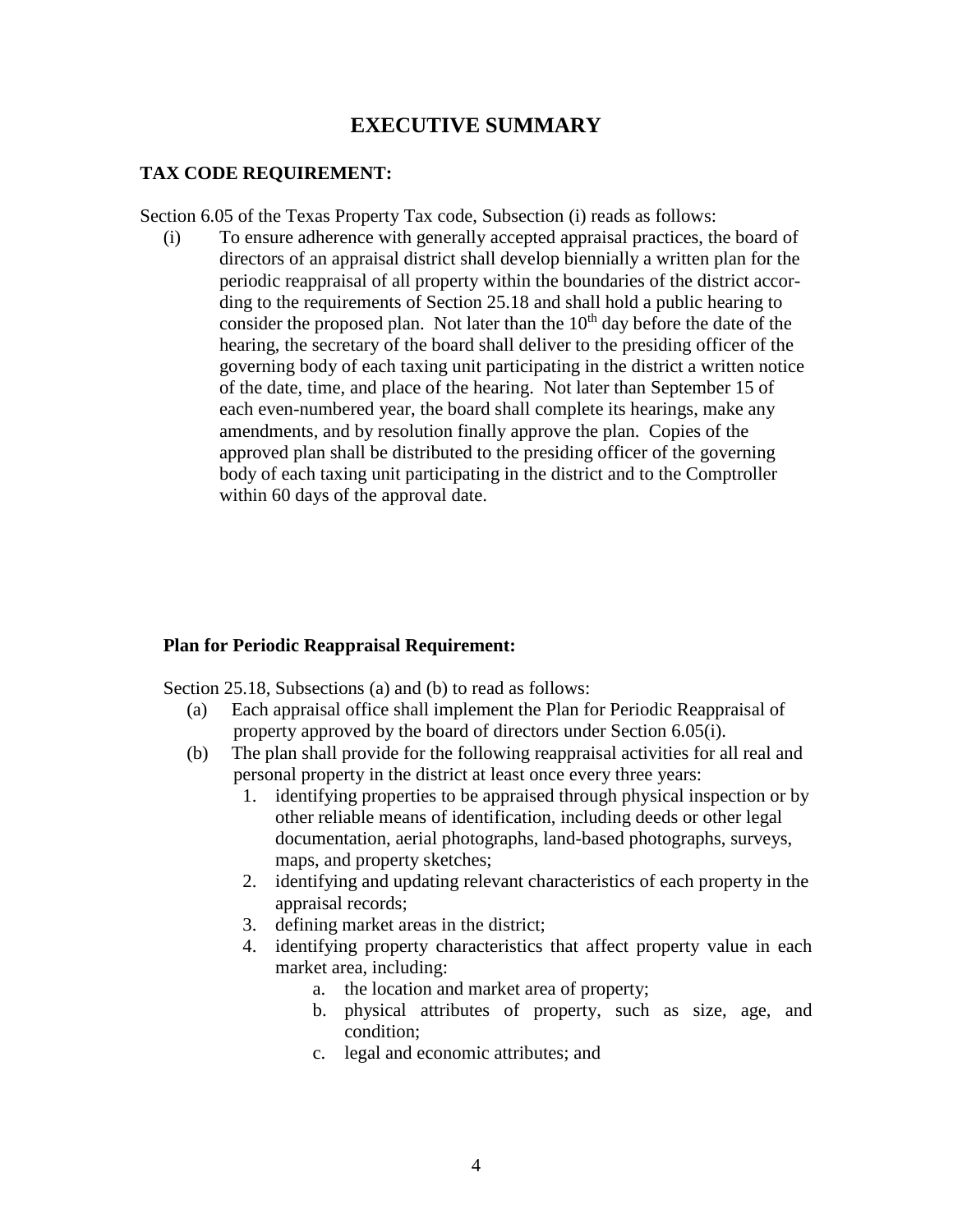- d. easements, covenants, leases, reservations, contracts, declarations, special assessments, ordinances, or legal restrictions;
- 5. developing an appraisal model that reflects the relationship among the property characteristics affecting value in each market area and deter mines the contribution of individual property characteristics;
- 6. applying the conclusions reflected in the model to the characteristics of the properties being appraised; and
- **7.** reviewing the appraisal results to determine value.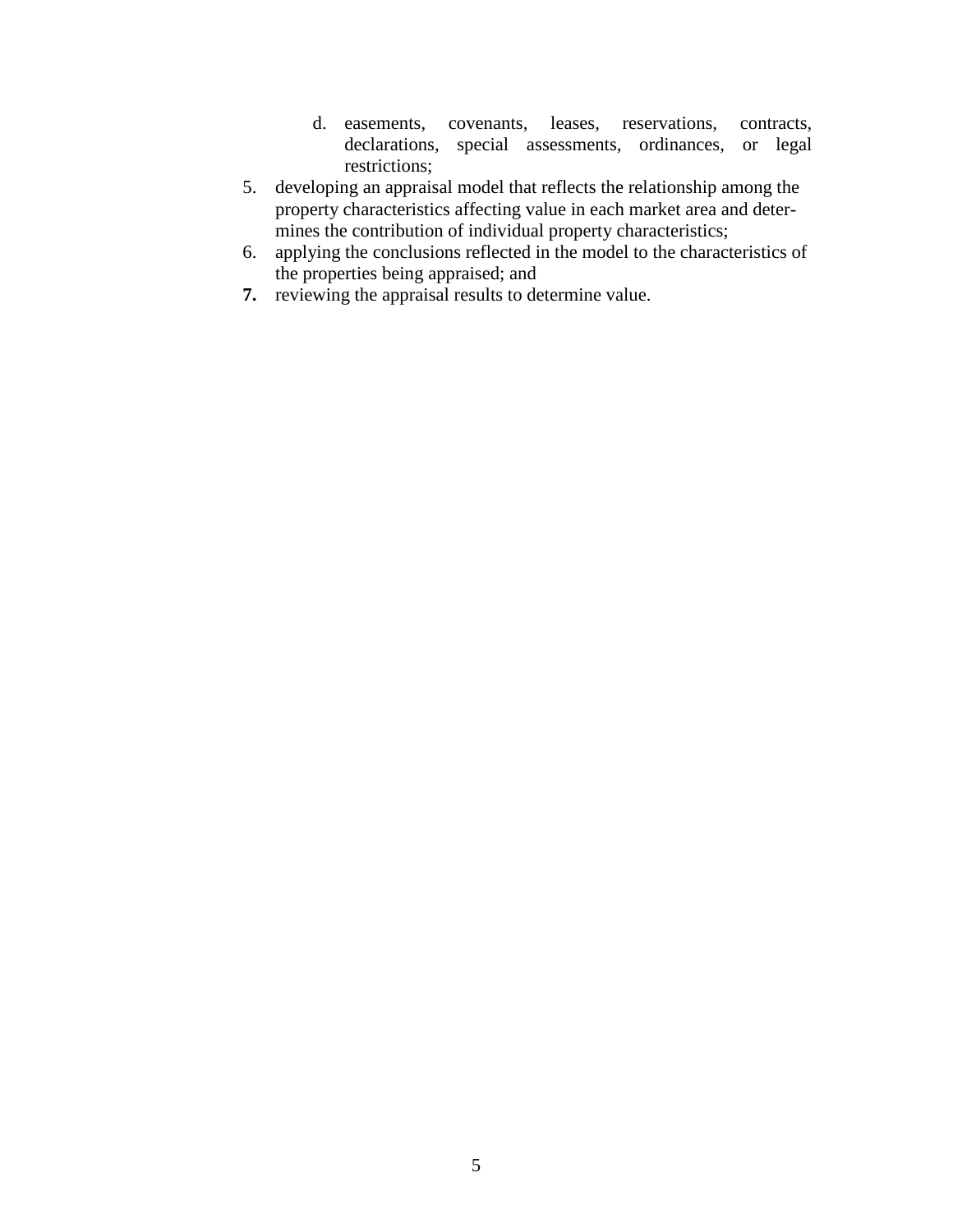#### **REVALUATION DECISION (REAPPRAISAL CYCLE):**

**The Hardeman CAD, by policy adopted by the Board of Directors and the Chief Appraiser, reappraises all property in the district every year. The reappraisal year is a complete appraisal of all properties in the district. Tax year 2021 is a reappraisal year and tax year 2022 is a reappraisal year.**

**The reappraisal plan hearing was held on August 11th, 2020.** 

**The Board of Directors adopted this plan on August 11th, 2020.**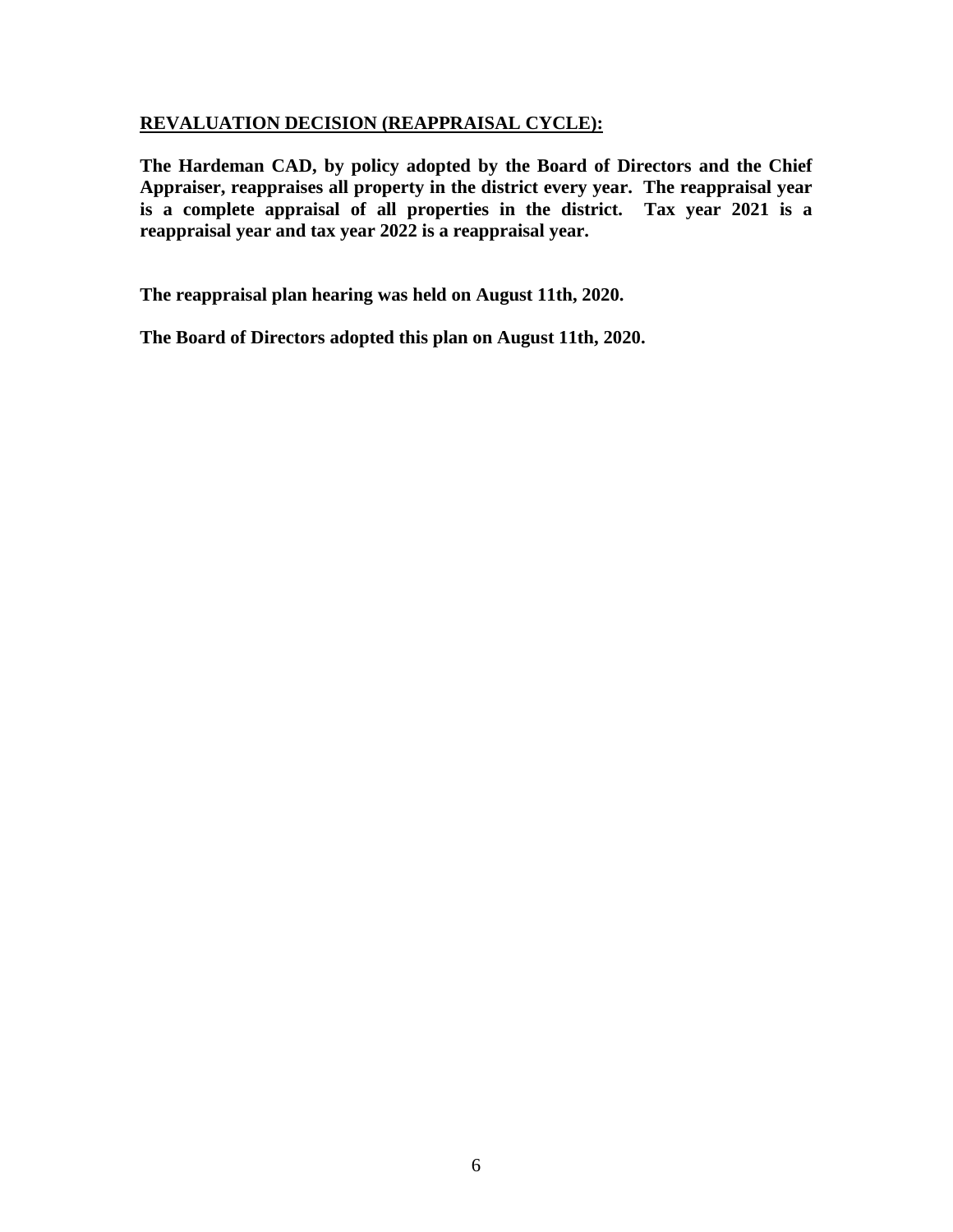#### **PERFORMANCE ANALYSIS:**

**Performance Analysis – the equalized values from the previous tax year are analyzed with ratio studies to determine the appraisal accuracy and appraisal uniformity overall and by market area within property reporting categories. Ratio studies are conducted in compliance with the current** *Standard on Ratio Studies* **of the International Association of Assessing Officers. Mean, median, and weighted ratios are calculated for properties in reporting categories to measure the level of appraisal accuracy. The mean ratio is calculated in each reappraised category to indicate the level of appraisal accuracy by property reporting category. In 2021, the reappraisal year, this analysis is used to develop the starting point for establishing the level and accuracy of appraisal performance. In 2022, the reappraisal year, this analysis is used to develop the starting point for establishing the level and accuracy of appraisal performance. In 2021 and 2022, any reporting category that may have been excluded from reappraisal due to lack of data to support reappraisal will be tested and analyzed to arrive at an indication of uniformity or equity of existing appraisals.**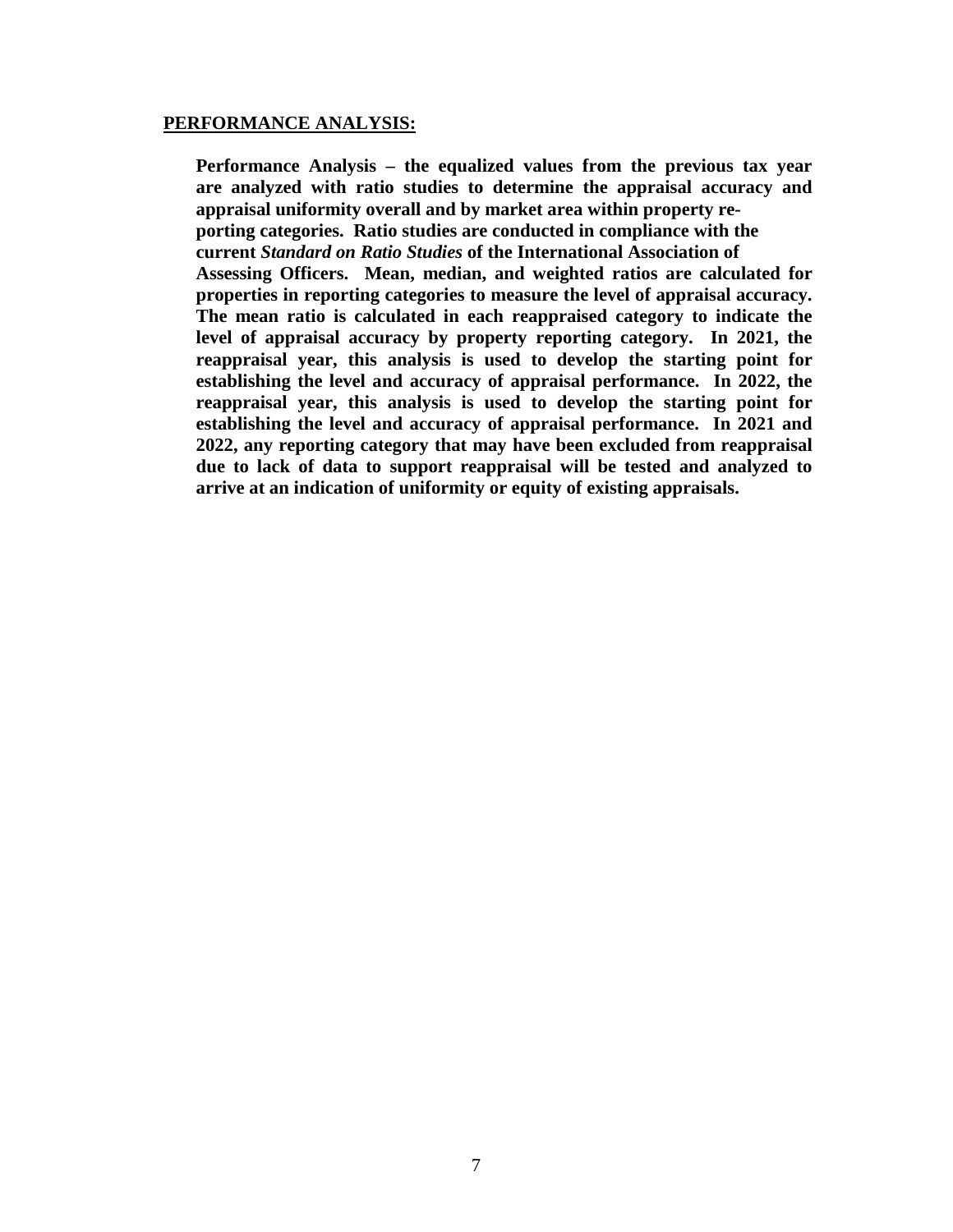#### **ANALYSIS OF AVAILABLE RESOURCES:**

**Staffing and budget requirements for tax year 2021 are detailed in the 2021 budget, as adopted by the Board of Directors of the Hardeman County Appraisal District, and attached to the written biennial plan by reference. This reappraisal plan is adjusted to reflect the available staffing in tax year 2021 and anticipated staffing for tax year 2022. Budget restraints can impact the cycle of real property re-inspection and personal property on-site review that can be accomplished in the 2021-2022 time period.** 

**Existing appraisal practices, which are continued from year to year, are identified and methods utilized to keep these practices current. In the reappraisal year, real property appraisal depreciation tables are tested against verified sales data to ensure they represent current market data. Personal property density schedules are tested and analyzed based on renditions and prior year documentation. Due to lack of sales of personal property in the district, the Comptroller's Guide is utilized to appraise personal property and for testing and analysis purposes.**

**Information Systems (IS) support is detailed and system upgrades are scheduled. Existing maps and data requirements are continually updated and kept current.**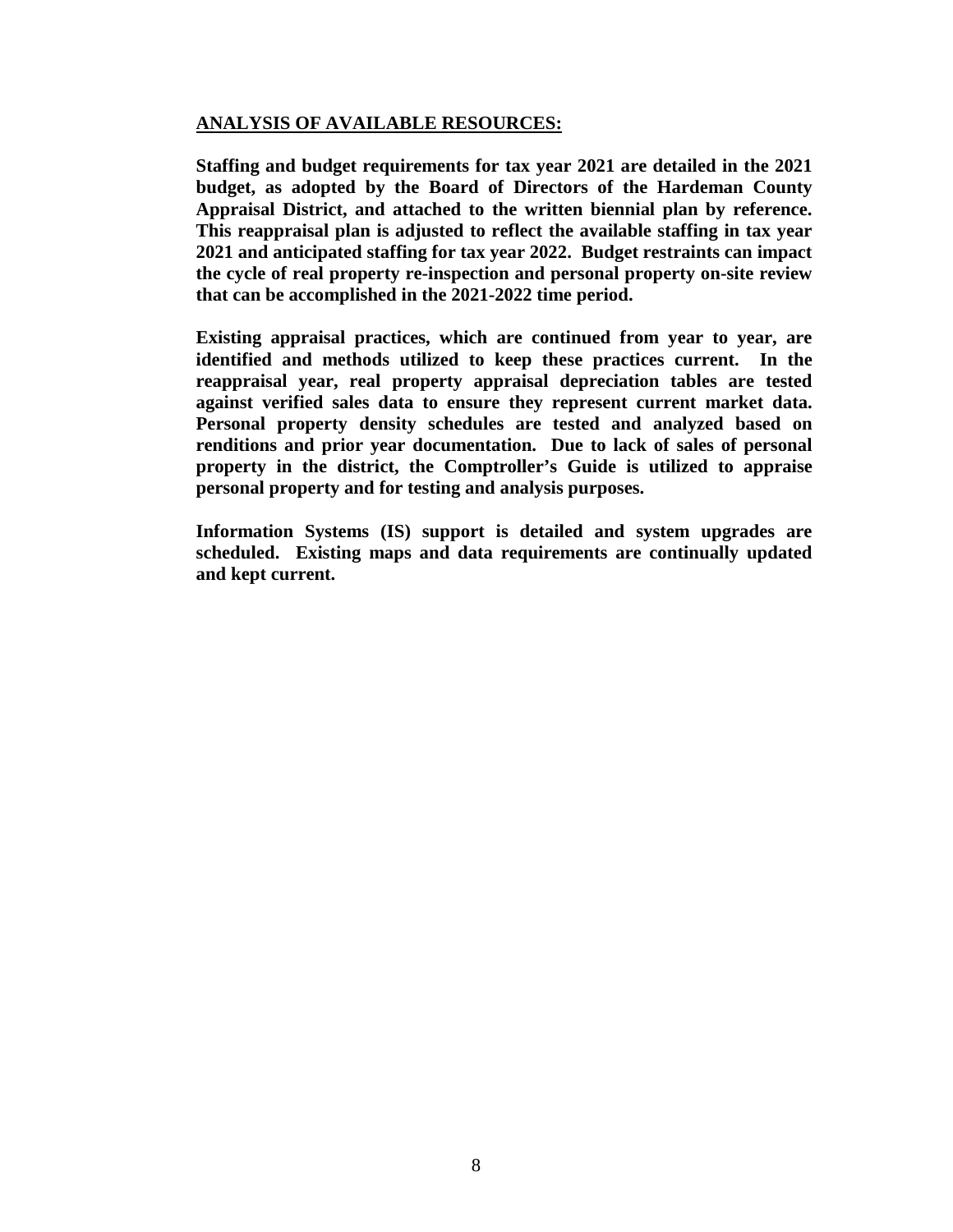#### **PLANNING AND ORGANIZATION:**

**A calendar of key events with critical completion dates is prepared for each area of work. This calendar identifies key events for appraisal, clerical, customer service, and information systems. A calendar is prepared for tax years 2021 and 2022. Production standards for field activities are calculated and incorporated in the planning and scheduling process.**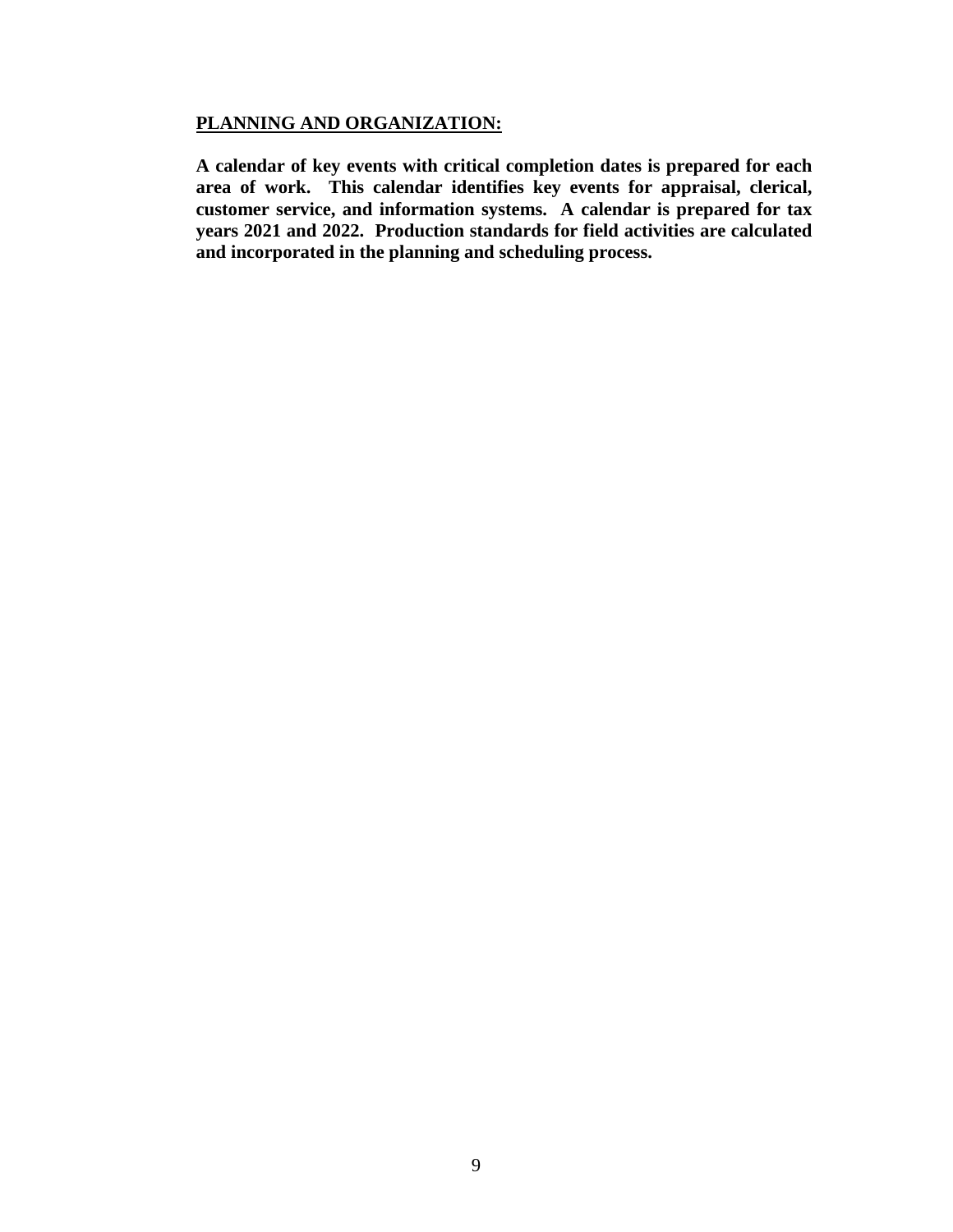#### **MASS APPRAISAL SYSTEM:**

**Computer Assisted Mass Appraisal (CAMA) system revisions are completed by the Information Systems Software Provider. System revisions and procedures are performed by the Provider. Hardeman County Appraisal District contracted with the firm of Pritchard & Abbott, Inc. for these services.** 

#### **Real Property Valuation**

**Revisions to cost models, income models, and market models are specified, updated, and tested each tax year.**

**Cost schedules are tested with market data (sales) to insure that the appraisal district is in compliance with Texas Property Tax Code, Section 23.011. Replacement cost new tables as well as depreciation tables are tested for accuracy and uniformity using ratio study tools and compared with cost data from recognized industry leaders, such as Marshall & Swift.**

**Land schedules are updated using current market data (sales) and then tested with ratio study tools. Value schedules are developed and tested on a pilot basis with ratio study tools.**

#### **Personal Property Valuation**

**Density schedules are tested using data received during the previous tax year from renditions and hearing documentation. Valuation procedures are reviewed, modified as needed, and tested. The latest edition of the Comptroller's Guide is utilized heavily in the appraisal of personal property in the district.**

#### **Noticing Process**

**25.19 appraisal notice forms are provided by the IS Provider. The Provider reviews and edits for updates and changes required by legislative mandates. The district publishes, in the local newpaper, information about the notices and how to protest. The district makes available the latest copy of the Comptroller's pamphlet** *Property Taxpayer Remedies.*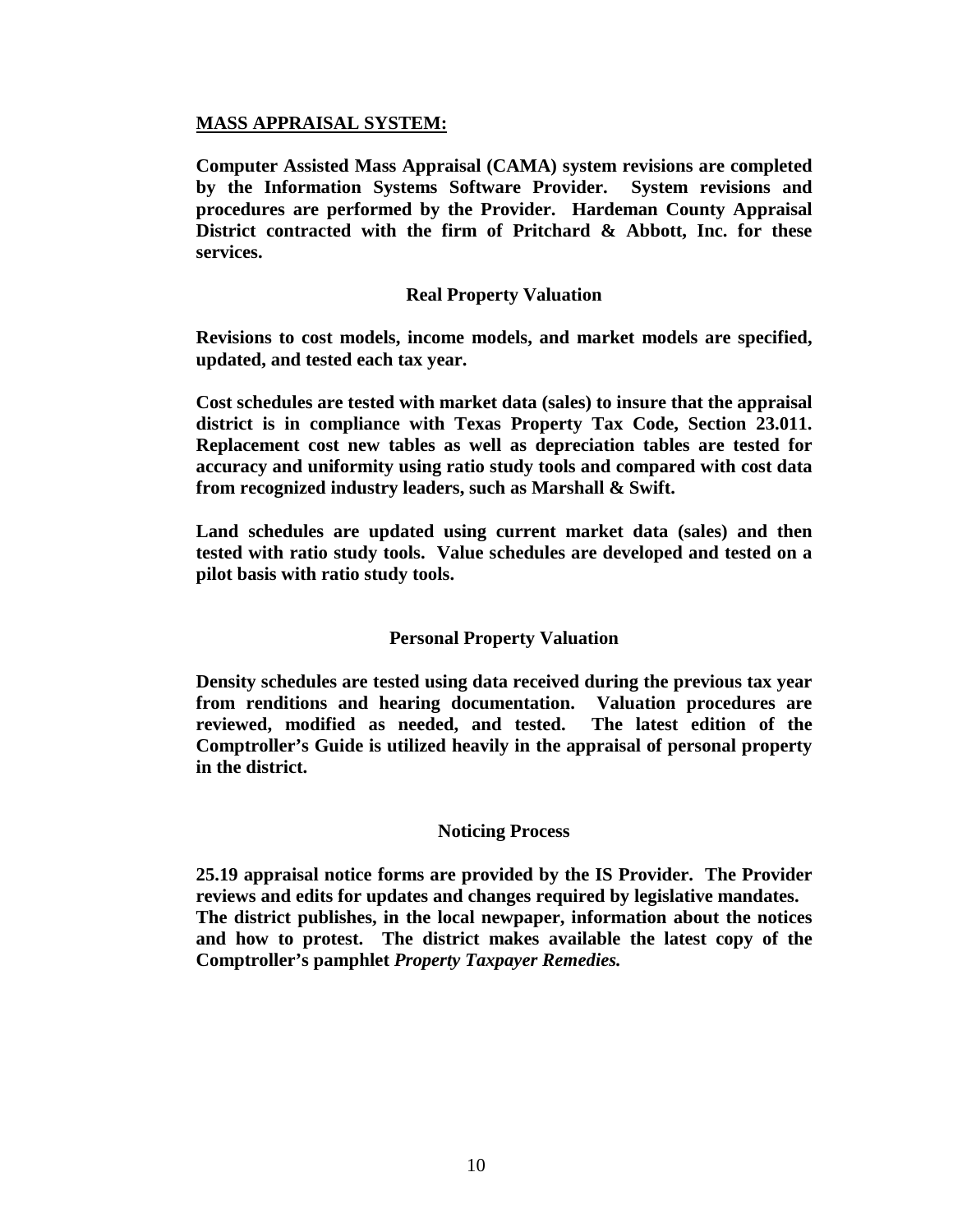#### **Hearing Process**

**Protest hearing scheduling for informal and formal Appraisal Review Board hearings is reviewed and updated as required. Standards of documentation are reviewed and amended as required. The appraisal district hearing documentation is reviewed and updated to reflect the current valuation process and requirements.**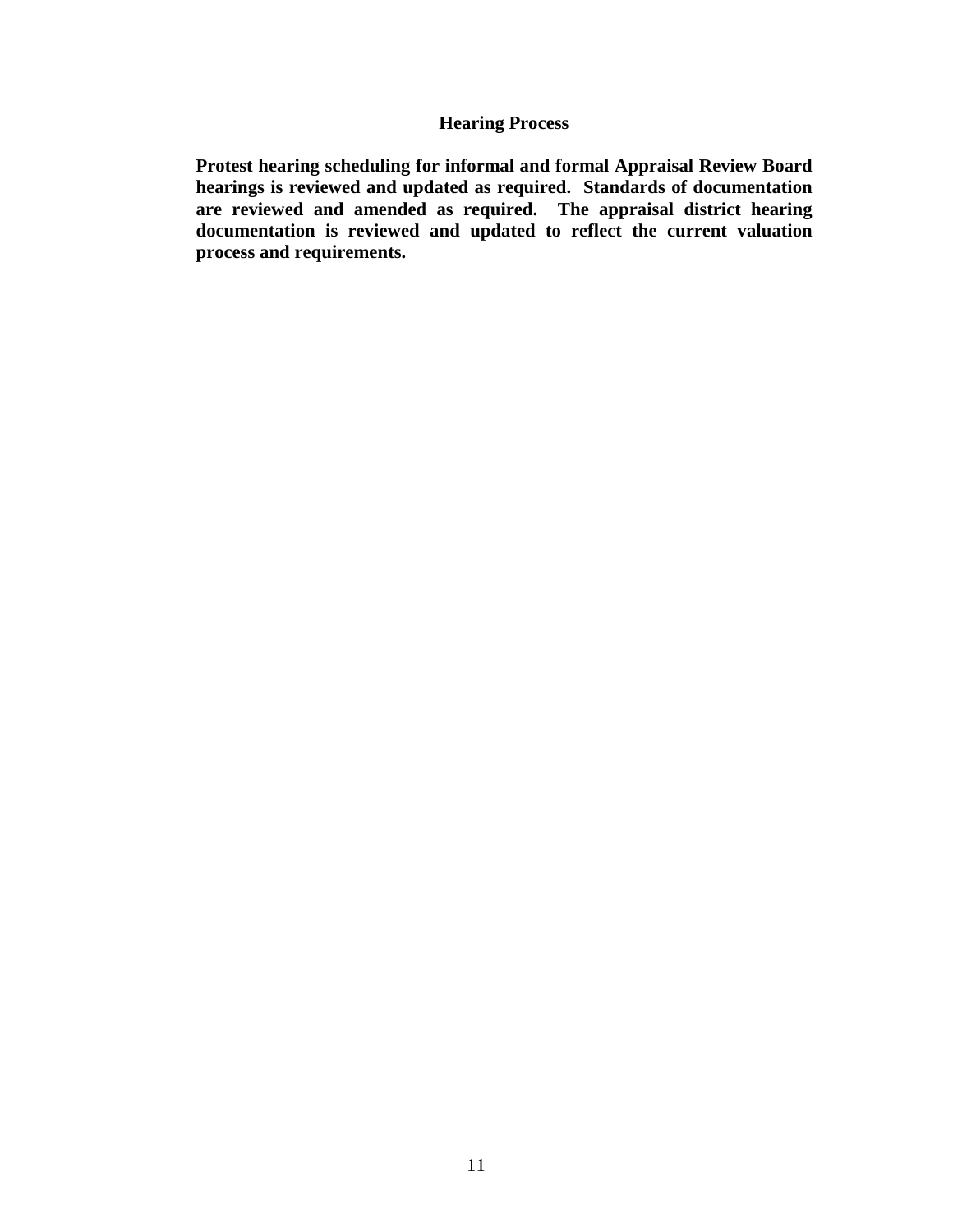#### **DATA COLLECTION REQUIREMENTS:**

**Field and office procedures are reviewed and revised as required for data collection. Activities for each tax year include new construction, demolition, remodeling, re-inspection of problematic market areas, re-inspection of the universe of properties on a specific cycle, and field or office verification of sales data and property characteristics.**

#### **New Construction/Demolition**

**New construction field and office review procedures are identified and revised as required. Sources of building permits are confirmed. The City of Quanah provides a listing of permits issued during the previous year. The City of Chillicothe does not issue permits. The Assessor/Collector of the Chillicothe ISD is a valuable source of information regarding new construction and demolition in the Chillicothe area. Additionally, the Quanah Tribune Chief's articles are kept throughout the year for reference purposes.** 

#### **Remodeling**

**Properties with extensive improvement remodeling are identified and field inspections are scheduled to update property characteristic data.** 

#### **Re-inspection of Problematic Market Areas**

**Real property market areas, by property classification, are tested for low or high ratio sales and/or high coefficients of dispersion. Market areas that fail any or all of these tests are determined to be problematic. Field inspections are scheduled to verify and/or correct property characteristic data. Additional sales data is researched and verified.** 

#### **Re-inspection of the Universe of Properties**

**The International Association of Assessing Officers'** *Standard on Mass Appraisal of Real Property,* **specifies that the universe of properties should be re-inspected on a cycle of 3 years. The re-inspection includes physically viewing the property, photographing, and verifying the accuracy of the existing data. The field appraiser has an appraisal card of each property to be inspected and makes notes of changes, depreciation changes, remodeling,**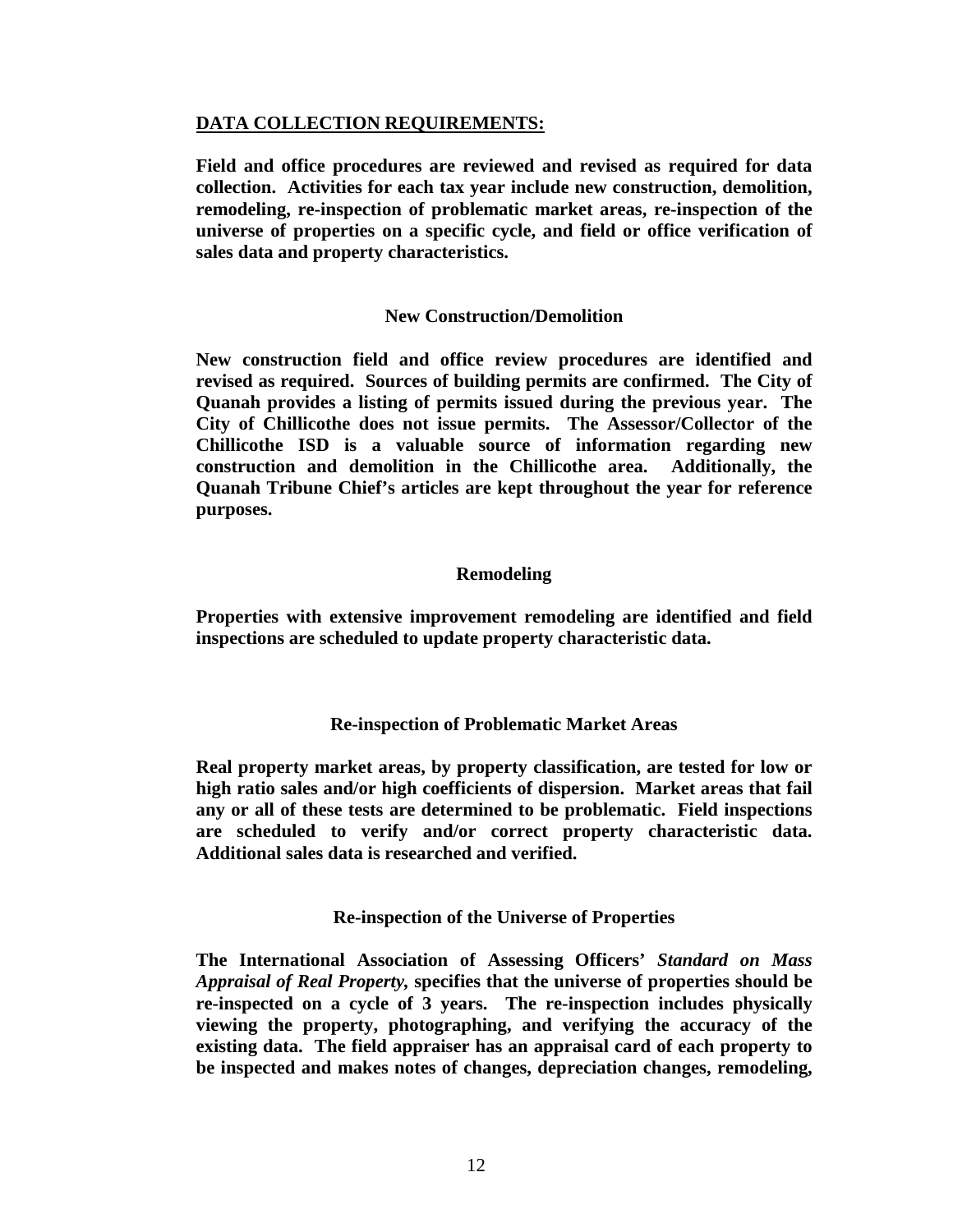**additions, etc. The annual re-inspection requirements for tax years 2021 and 2022 are identified and scheduled in the written reappraisal plan.**

**Field or Office Verification of Sales Data and Property Characteristics**

**Sales information must be verified and property characteristic data contemporaneous with the date of sale captured. The sales ratio tools require that the property that sold must equal the property appraised in order that statistical analysis results will be valid.**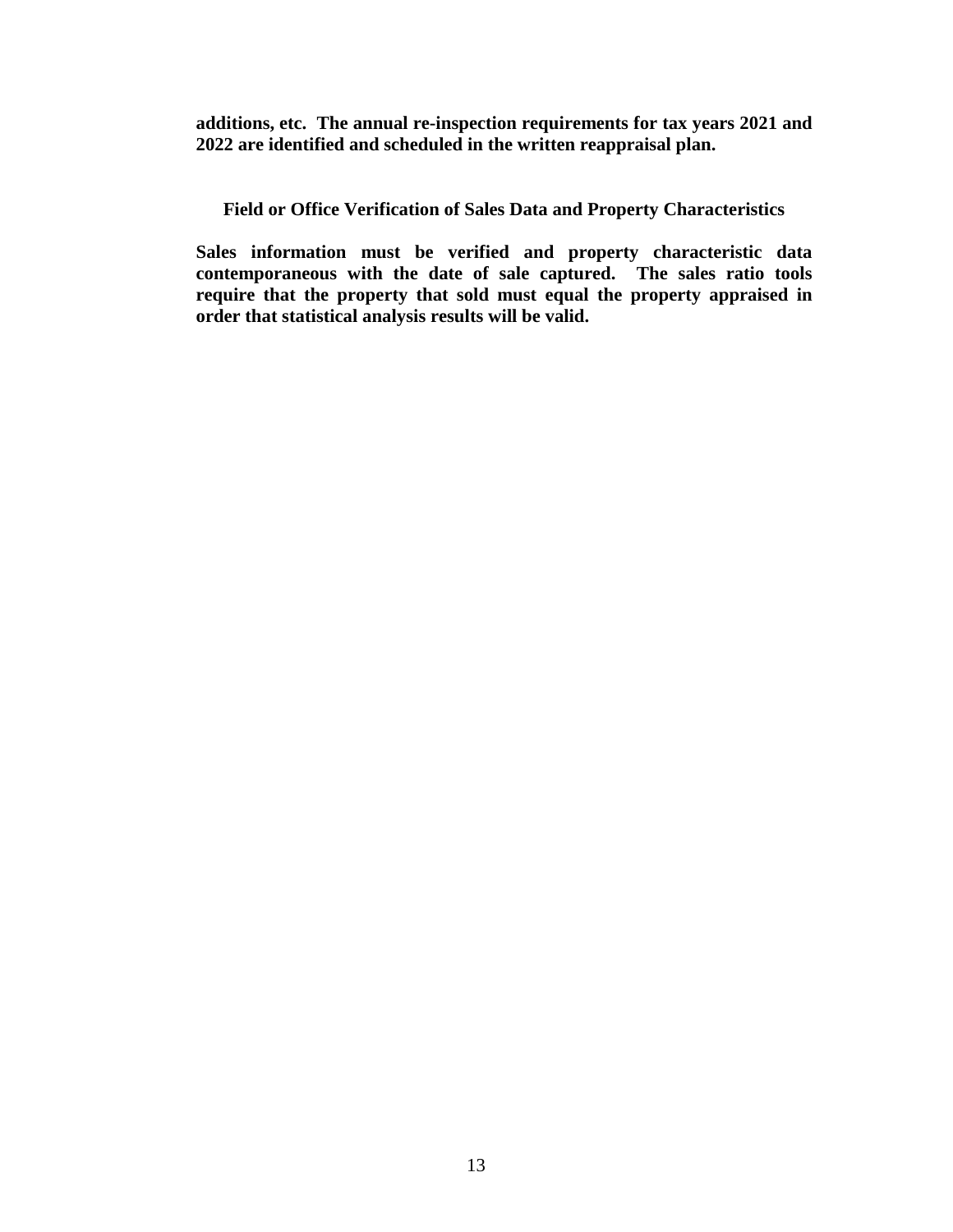#### **PILOT STUDY BY TAX YEAR:**

**New and/or revised mass appraisal models are tested each tax year. Ratio studies, by market area, are conducted on proposed values each tax year. Proposed values on each category are tested for accuracy and reliability. Actual test results are compared with anticipated results and those models not performing satisfactorily are refined and retested. The procedures used for model specification and calibration are in compliance with USPAP, STANDARD RULE 6. The appraisal model used to determine property value is listed as follows.**

#### **Market Value of Residential Property:**

#### **Market Value of Residential Property=**

*Replacement Cost New X Total Percent Good + Depreciated Additive Values + Land Value*

(Adjusted by Market Indicators as determined by Sales Data, as available)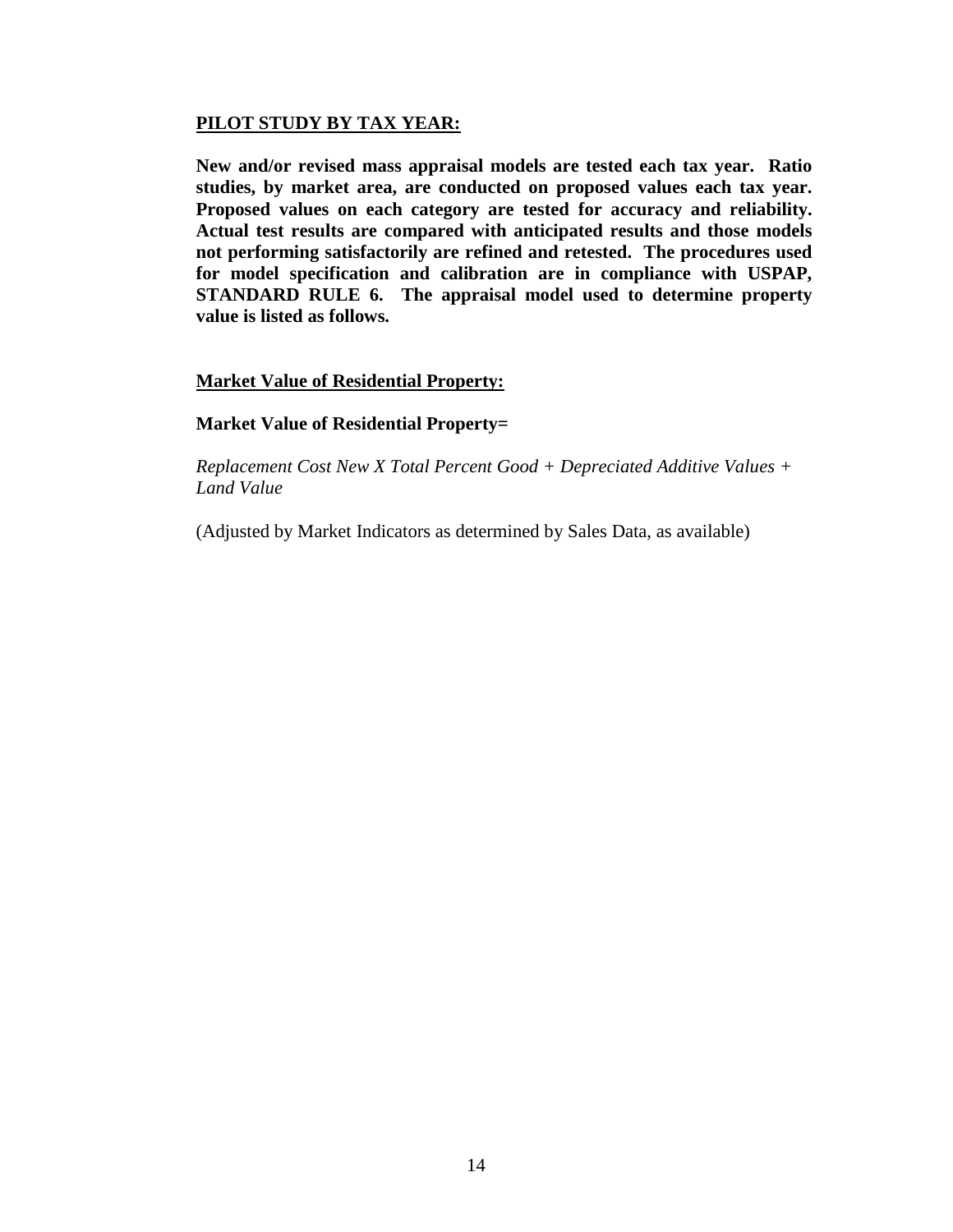#### **VALUATION BY TAX YEAR:**

**Using market analysis of comparable sales and locally tested cost data, valuation models (Cost Per Square Foot Schedules) are specified and calibrated in compliance with supplemental standards from the International Association of Assessing Officers and the Uniform Standards of Professional Appraisal Practice. The calculated values are tested for accuracy and uniformity using ratio studies. Performance standards are those as established by the** *IAAO Standard on Ratio Studies***. Property values in all market areas are updated each reappraisal year.**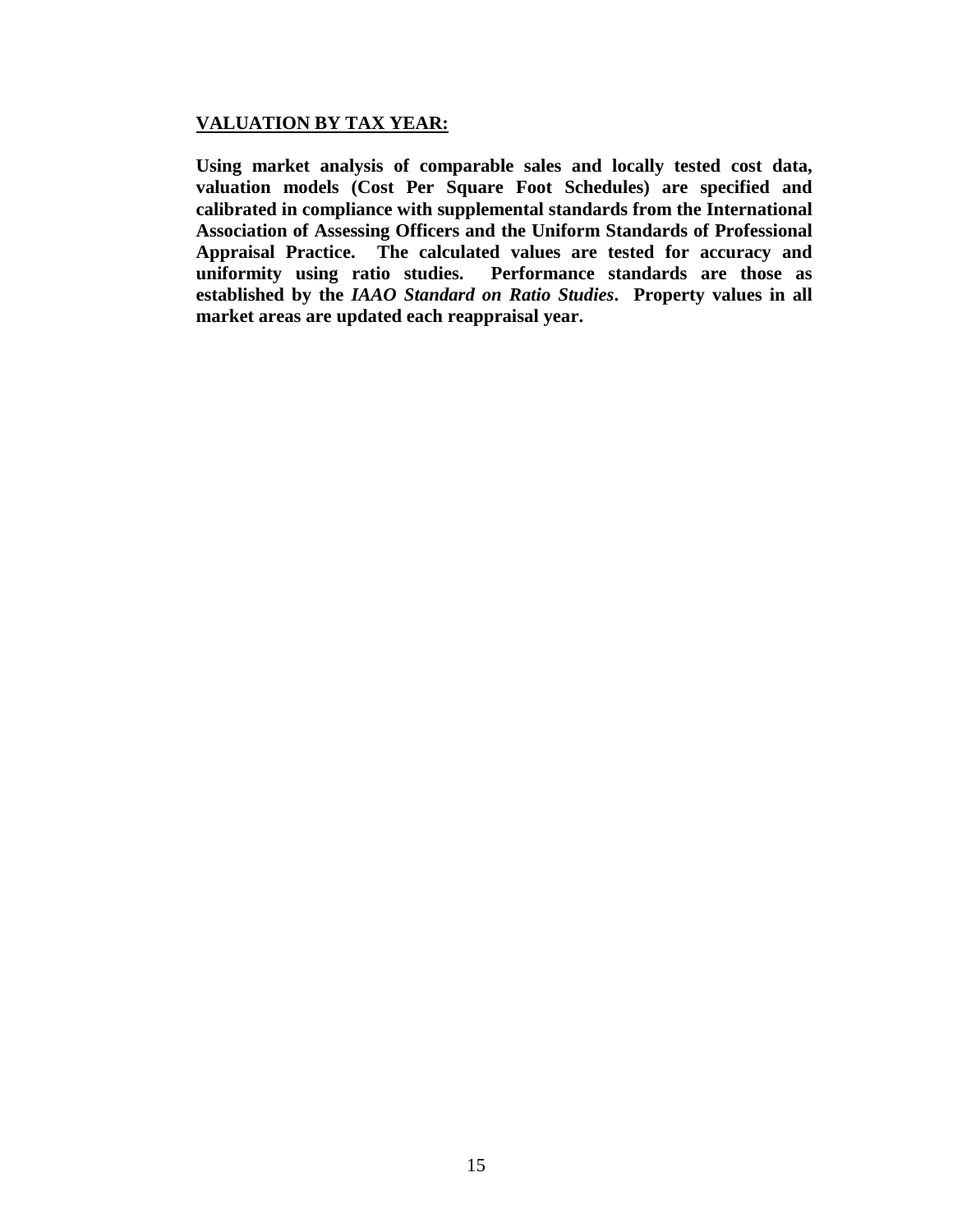#### **THE MASS APPRAISAL REPORT:**

**Each tax year, the required Mass Appraisal Report is prepared and certified by the Chief Appraiser at the conclusion of the appraisal phase of the ad**  valorem tax calendar (on or about May 15<sup>th</sup>). The Mass Appraisal Report is **completed in compliance with STANDARD RULE 6 – 8 of the** *Uniform Standards of Professional Appraisal Practice.* **The signed certification by the Chief Appraiser is compliant with STANDARD RULE 6 – 9 of** *USPAP.* **This written reappraisal plan is attached to the report by reference.**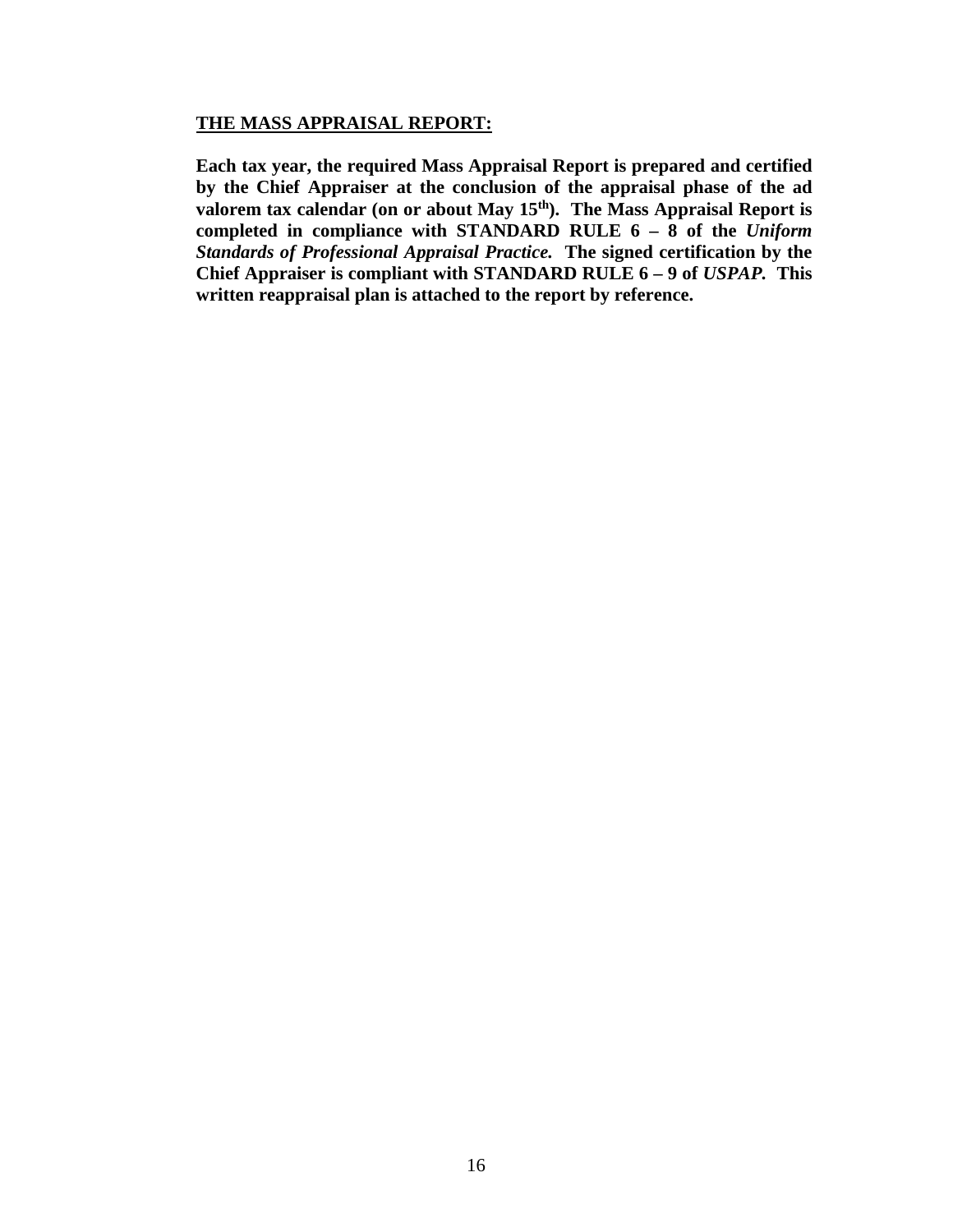#### **VALUE DEFENSE:**

**Evidence to be used by the appraisal district to meet its burden of proof for market value and equity in both informal and formal appraisal review board hearings is specified and tested.**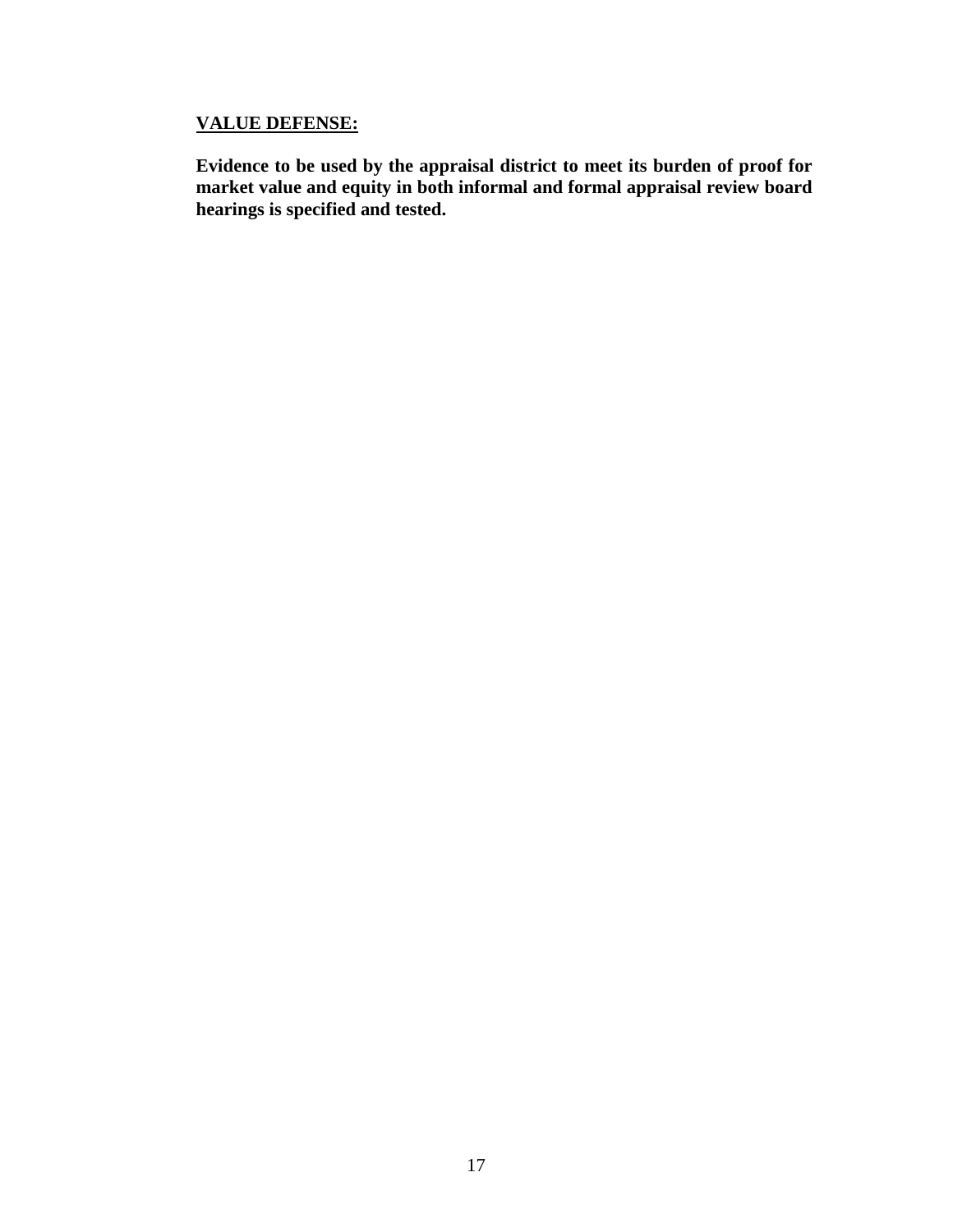# **THE WRITTEN REAPPRAISAL PLAN FOR HARDEMAN COUNTY APPRAISAL DISTRICT**

## **PLANNING A REAPPRAISAL**

Variation in reappraisal requirements requires Hardeman County Appraisal District to carefully plan its work before beginning any reappraisal. Although the planning process may vary in specifics, it should involve five (5) basic steps:

- **1.** Assess current performance.
- **2.** Set reappraisal goals.
- **3.** Assess available resources and determine needs.
- **4.** Re-evaluate goals and adjust as necessary.
- **5.** Develop a work plan.

### **STEPS IN A REAPPRAISAL**

The International Association of Assessing Officers (IAAO) textbook, Property Appraisal and Assessment Administration, lists ten steps in a reappraisal. These steps outline those activities performed by Hardeman County Appraisal District for the completion of periodic reappraisals. Activities are listed below in the order in which they occur:

- **1.** Performance Analysis: ratio study equity of existing values consistency of values with market activity
- **2.** Revaluation Decision: statutory – at least once every three years administrative policy

#### **3.** Analysis of Available Resources:

staffing

budget

existing practices

information system support

existing data and maps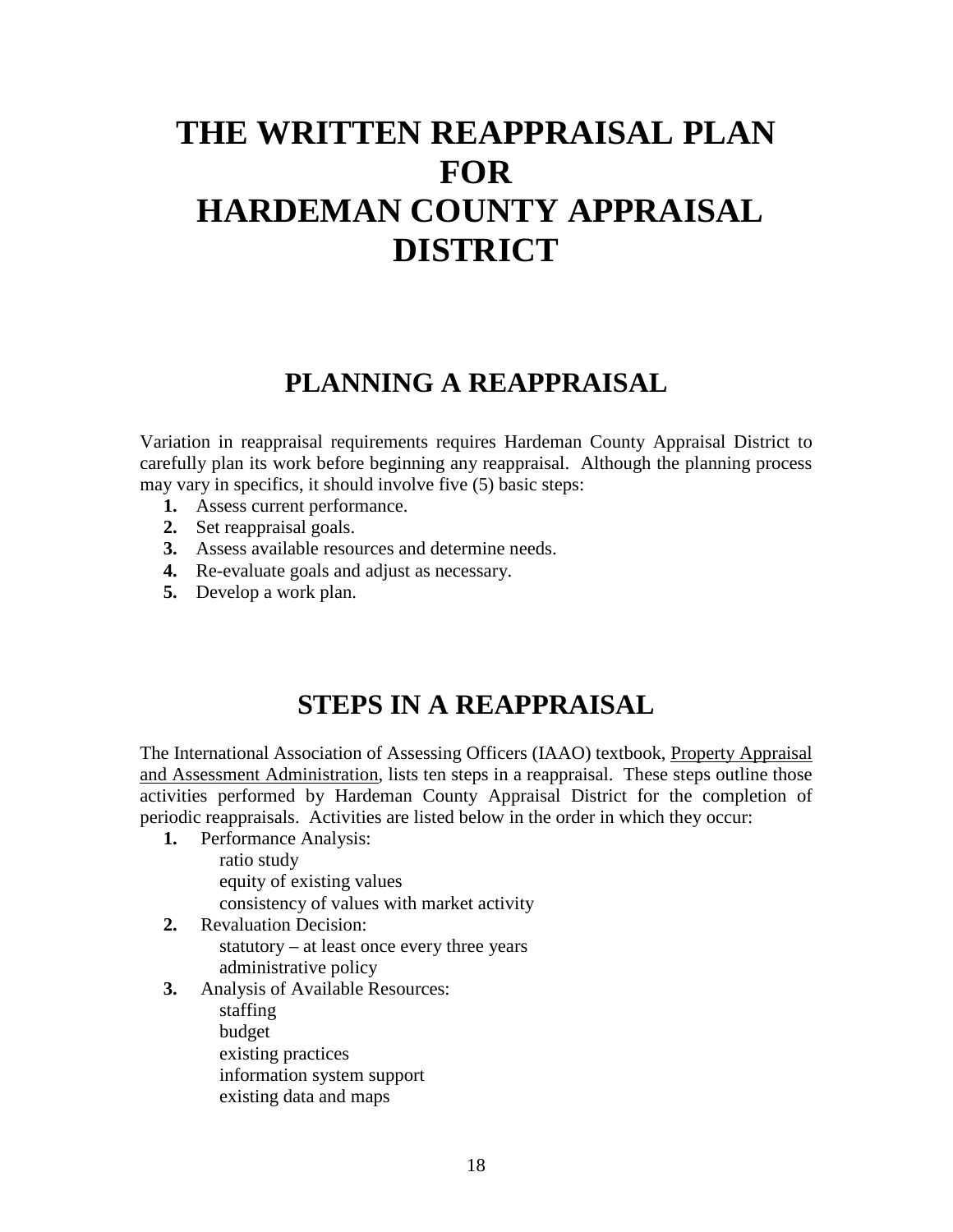**4.** Planning and Organization target completion dates identify performance objectives specific action plans and schedules identify critical activities with completion dates set production standards for field activities **5.** Mass Appraisal System: forms and procedures revised as necessary CAMA (computer assisted mass appraisal) system revisions as required **6.** Conduct Pilot Study test new/revised appraisal methods as applicable conduct ratio studies determine if values are accurate and reliable **7.** Data Collection building permits and other sources of new construction check properties that have undergone remodeling reinspection of problematic properties reinspection of universe of properties on a cyclic basis **8.** Valuation: market analysis (based on ratio studies) schedules development application of revised schedules calculation of preliminary values tests of values for accuracy and uniformity **9.** The Mass Appraisal Report establish scope of work compliance with Standards Rule 6 - 7 of USPAP signed certification by the chief appraiser as required by Standards Rule 6 - 8 of USPAP **10.** Value Defense: prepare and deliver notices of value to property owners hold informal hearings schedule and hold formal appeal hearings

> \*\*Note—the burden of proof (evidence) of market values and equity falls on the appraisal district.\*\*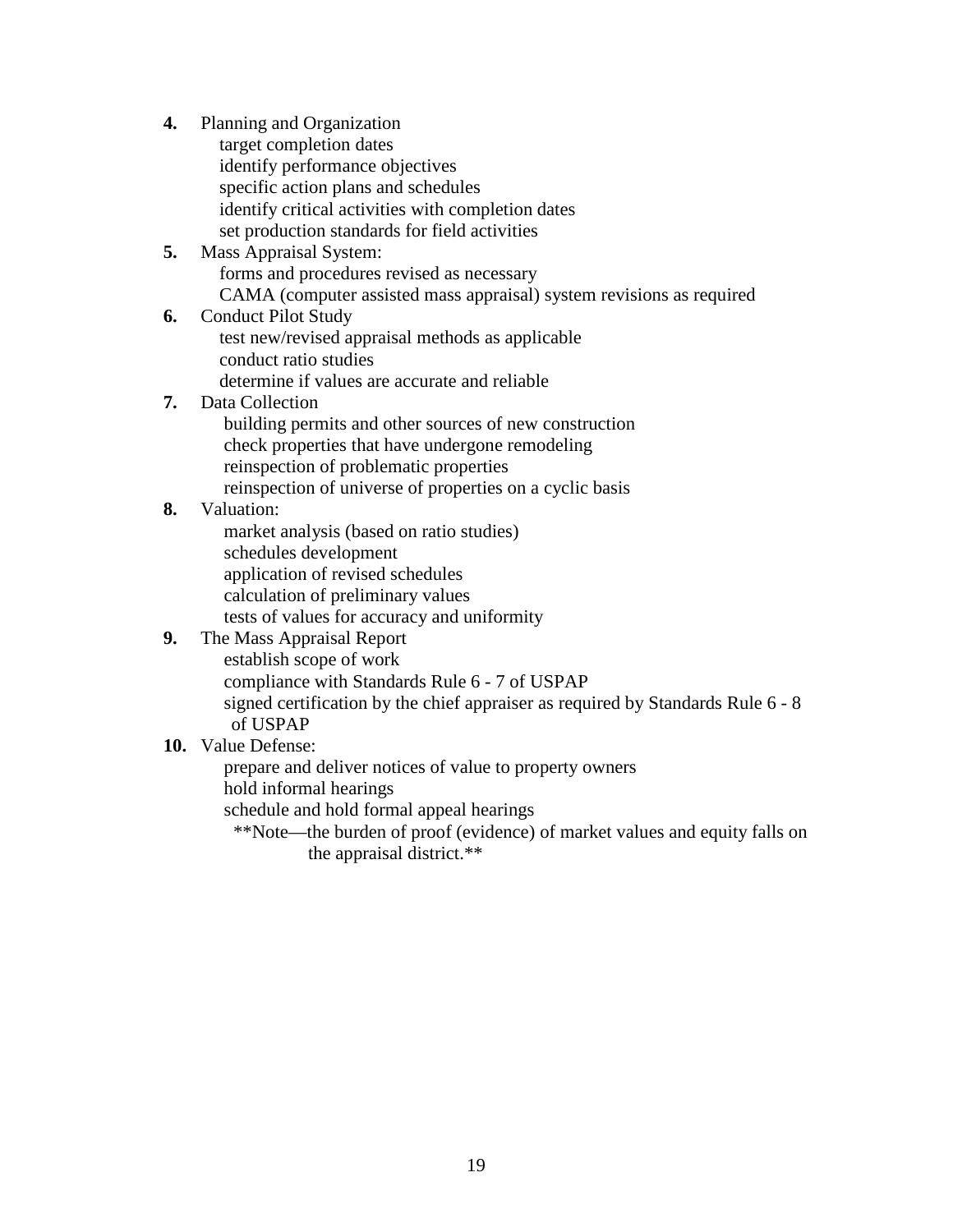## **Hardeman County Appraisal District Residential, Commercial, Rural, and Personal Property 2021/2022 Reappraisal Plan**

Pursuant to Section 25.18 of the Texas Property Tax Code, the Hardeman County Appraisal District has established the following reappraisal plan to provide for the reappraisal of all property within the district at least once every three (3) years. The plan establishes a two-fold approach:

- 1. **Three-Year Cycle**: Hardeman County is mainly rural. The CAD is divided into three market areas. Each year, all real residential and commercial property within one of the market areas will be reappraised, regardless of any ratio study/report findings. These market areas are defined as follows:
	- a. Area One: All of the City of Chillicothe, which will include every property within the city limits of Chillicothe. To be completed in 2021.
	- b. Area Two: All Abstracts (Rural land) falling within the Hardeman County Lines, which include Abstract numbers: 4, 9, 11-15, 33-51, 98-100, 116-118, 121-130, 146-149, 165-168, 186-188, 196, 205-207, 224-226, 257-261, 267, 303, 314, 316, 339-530, 532-534, 542-543, 546-553, 555, 558-583, 585, 587-589, 596-604, 625, 627-630, 634-638, 640, 647-650, 652-654, 663-664, 676, 678-683, 685, 687-688, 693-694, 697-699, 701-703, 707, 726, 731-736, 739, 745-748, 750-751, 754, 757-760, 765-766, 779, 798, 802-803, 807, 811, 814, 816-819, 821, 835, 839, 843, 845, 850-851, 864-865, 869, 878, 881, 883, 888-889, 892, 894, 899-902, 912, 915-916, 918-919, 921, 924, 936, 939-942, 944, 954, 957, 962, 964, 979, 982, 986-987, 989, 993, 995-1001, 1010, 1015, 1017, 1022, 1040, 1045, 1048, 1054, 1058, 1071, 1077, 1079, 1082, 1085-1086, 1095, 1099, 1105, 1117-1119, 1123, 1127, 1129-1137, 1145, 1153, 1157, 1164, 1169-1170, 1178-1180, 1183, 1188, 1194, 1198, 1203-1205, 1209, 1225, 1237-1238, 1240, 1246, 1248, 1261, 1275, 1277-1278, 1280-1281, 1284, 1290, 1294, 1302, 1306, 1319, 1320-1321, 1327-1328, 1333, 1338, 1344, 1346, 1351, 1357-1358, 1360, 1362, 1364-1365, 1367, 1370-1373, 1379, 1383, 1391-1392, 1400, 1402-1403, 1407-1409, 1411-1415, 1417-1419, 1422-1429, 1431-1432, 1435, 1438-1445, 1450-1452, 1455, 1457-1466, 1468-1475, 1477-1516, 1518-1533, 1535-1542, 1544-1584, 1586-1589, 1594-1618, 1620-1663, 1665-1703, 1705, 1707-1718, 1720-1722, 1724-1727, 1730-1731, 1735-1758, 1760-1761, 1763-1778, 1780, 1782-1783, 1785-1804, 1806-1808, 1810-1821, 1823-1828, 1830-1835, 1837-1861, 1863-1869, 1871-1873, 1875-1889, 1892-1912, 1914-1918 and 1925-1926.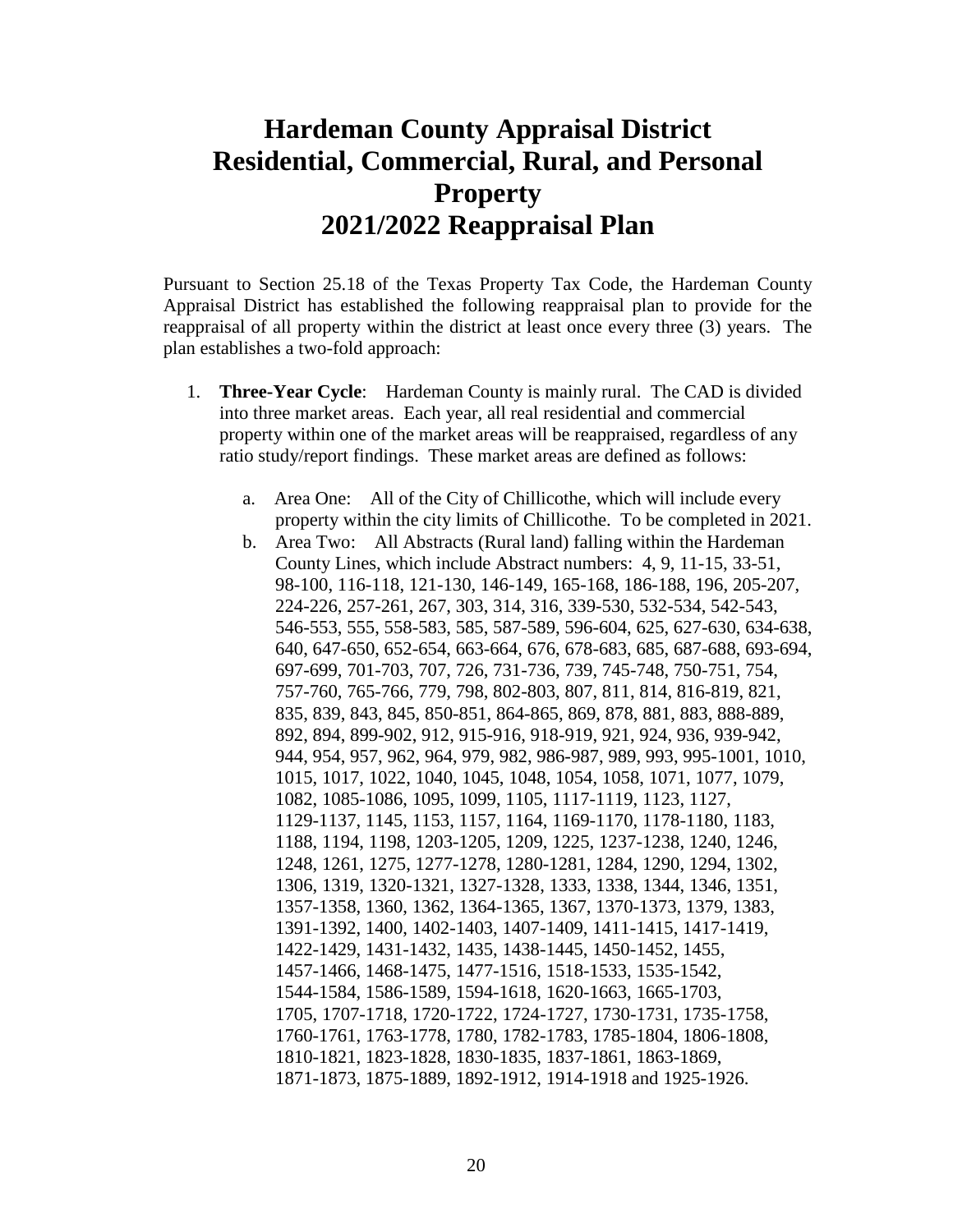To be completed in 2022. Town of Goodlett and Medicine Mounds to be completed in 2022.

 c. Area Three: All of the City of Quanah, which will include every property within the city limits of Quanah and any other area that may be identified as not being included in area one or two. To be completed in 2023.

\*\*Note: If time allows, we will begin on future years.

- \*\*Note: all income producing personal property within the CAD is appraised on an annual basis, regardless of its location.\*\*
- 2. **Annual Ratio Reports:** In addition to the three year cycle stated above, ratio studies shall be performed annually to determine areas or categories of properties within the CAD which need to be reappraised within the current year based on sales ratios. Any areas or categories whose ratios are above or below statutory requirements shall be reappraised in the current year regardless of the area in which they are located.

This two-fold approach will insure not only that all residential and commercial property within the CAD is reappraised at least once every three years, but also that all other categories within the CAD are reviewed annually so that the appraisal district stays current with respect to market value in those areas where residential and/or commercial property values appear to be changing rapidly.

#### **Organization**

Field inspections are carried out by the field appraiser as directed by the chief appraiser. The field appraiser physically inspects areas required by the reappraisal cycle, checks all existing data, works building permits, takes photographs of improvements, draws plans of new improvements for entry into computer, rechecks any property on which a question or problem has arisen. Other duties may be required and will be executed upon direction of the chief appraiser.

Data entry of field work notes and sketches is performed by appraisal district staff.

The chief appraiser performs market analysis. Sales data is gathered throughout the year from deed records, sales confirmation letters from property owners, and other sources. The market data is analyzed, sales data is confirmed, outliers are identified, existing classification system is reviewed, market schedules are reviewed and updated as necessary, and final market schedules are applied to the universe of properties.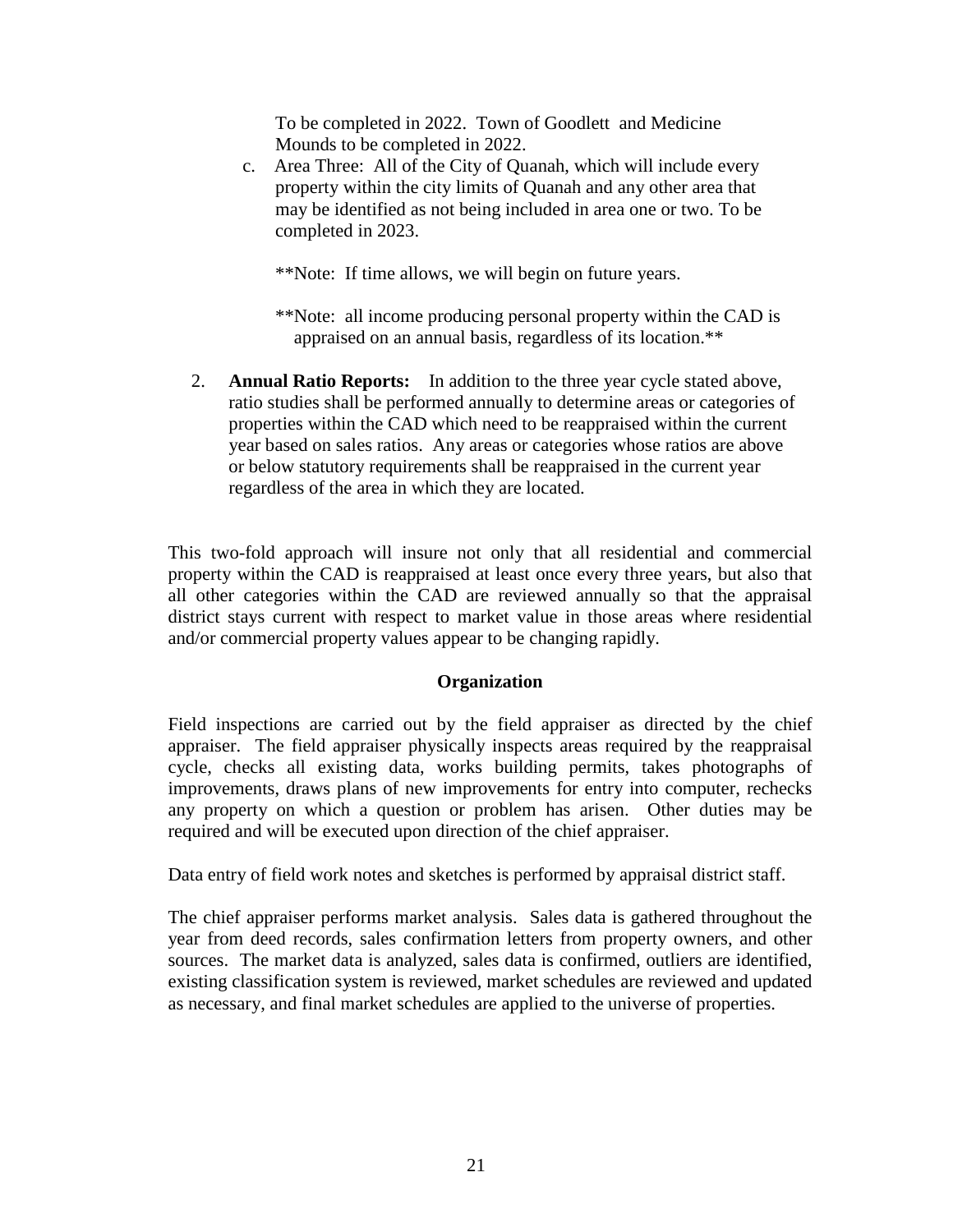### **2021 Reappraisal Schedule**

| <b>January 2021:</b>  | Homestead exemption forms mailed to new property<br>owners, special-use valuation applications mailed,<br>business personal property rendition forms mailed,<br>exemption applications mailed, land lease surveys<br>mailed and any other required forms.<br>Homestead exemption verification.<br>Continue field inspections as provided by the reappraisal<br>plan area.                       |
|-----------------------|-------------------------------------------------------------------------------------------------------------------------------------------------------------------------------------------------------------------------------------------------------------------------------------------------------------------------------------------------------------------------------------------------|
| <b>February 2021:</b> | Continue field inspections as provided by the reappraisal<br>plan area.<br>Begin running sales ratio reports. Compare with CAD<br>values and sales information. Identify necessary schedule<br>adjustments.<br>2018 taxes become delinquent.                                                                                                                                                    |
| <b>March 2021:</b>    | Continue running sales ratio reports.<br>Refine sales analysis and mass appraisal schedules.<br>Statistically test schedules.<br>Assist field appraiser with reappraisal functions as needed.<br>Finalize all field work and data collection activities.<br>Homestead exemption forms processed.<br>1-d-1 ag applications processed.<br>Begin processing business personal property renditions. |
| <b>April 2021:</b>    | Continue and complete processing business personal<br>property renditions.<br>Complete data entry of all reappraisal and maintenance<br>changes.<br>Execute mass appraisal/maintenance activities as required.<br>Prepare for mailing 2021 Notices of Value.                                                                                                                                    |
| April 15              | Rendition deadline (unless an extension has been requested<br>and granted)                                                                                                                                                                                                                                                                                                                      |
| April 30              | Deadline to provide certified estimated values to taxing<br>units.<br>Deadline for Homestead exemption-no later than April 30.<br>Deadline for 1-d-1 ag application before May 1.                                                                                                                                                                                                               |
| <b>May 2021:</b>      | Hold informal hearings.<br>Respond to property owners' inquiries, protests, and<br>questions from notice mailings.<br>Prepare for ARB hearings.                                                                                                                                                                                                                                                 |
| May 1                 | Mail Notices of Appraised Value.                                                                                                                                                                                                                                                                                                                                                                |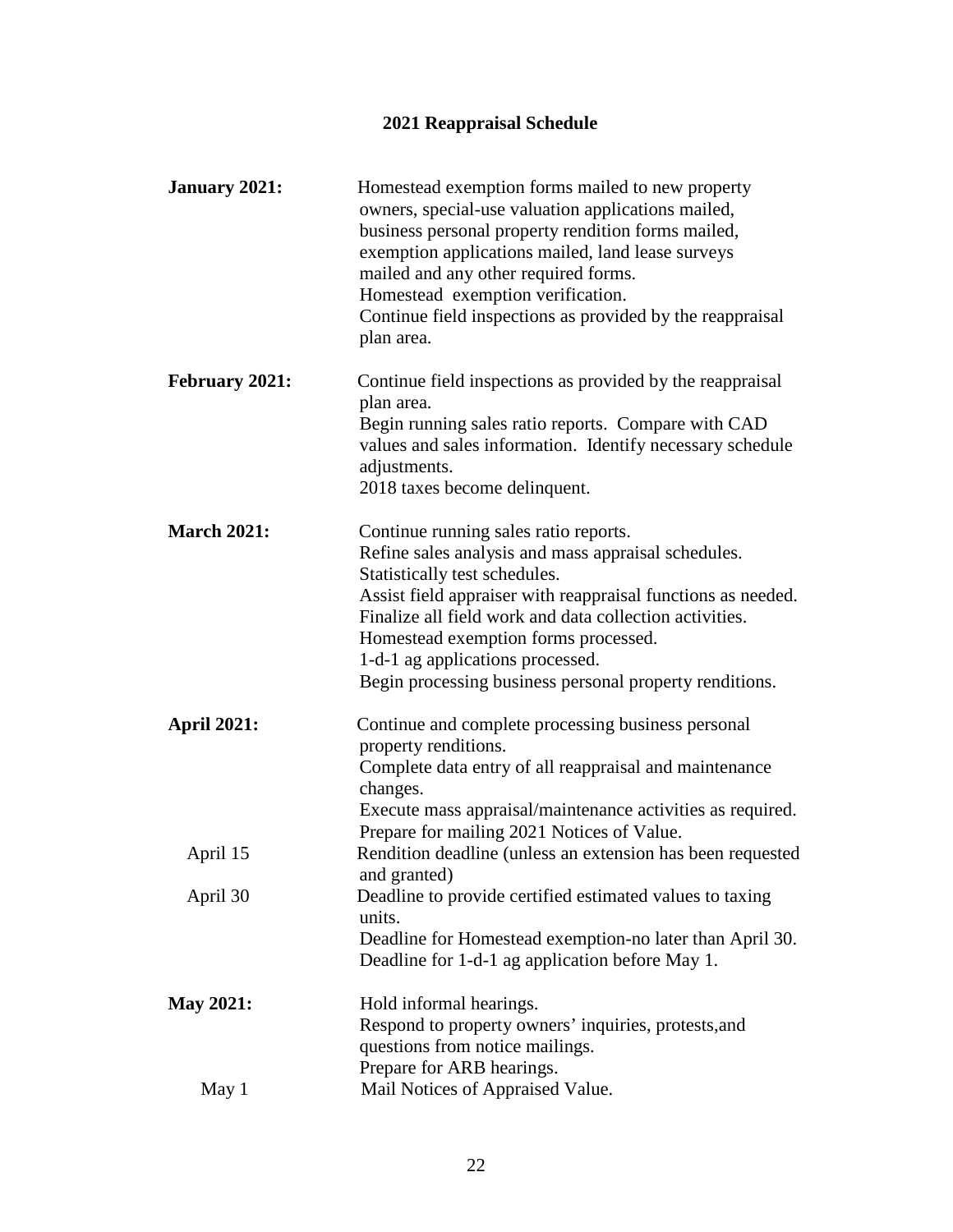| May 15                            | Deadline for Chief Appraiser to submit appraisal<br>records to ARB.                                                                                                                                                  |
|-----------------------------------|----------------------------------------------------------------------------------------------------------------------------------------------------------------------------------------------------------------------|
| May 31                            | Rendition deadline (if extension requested).<br>Usual protest deadline-on or before May 31 (or 30 days<br>after a Notice of Appraised Value was mailed, whichever<br>was later).                                     |
| <b>June 2021:</b>                 | Hold ARB hearings.<br>Enter into computer all changes as ordered by ARB.<br>Process and mail ARB orders.                                                                                                             |
| June 15                           | Submit proposed 2022 budget to CAD board and taxing<br>units.                                                                                                                                                        |
| <b>July 2021:</b>                 | Hold 2 <sup>nd</sup> set of ARB hearings (if needed).<br>ARB approval of appraisal records by July 20 <sup>th</sup> .<br>Certification of appraisal records and values to taxing units<br>by July $25^{\text{th}}$ . |
| <b>August 2021:</b>               | Tax rate calculations and publications.                                                                                                                                                                              |
| September 2021:                   | Inspections for 2022 begin as provided by the reappraisal<br>plan area.<br>2022 Appraisal District budget adopted by Sept.15<br>2021 tax rates set by entities.                                                      |
| October 2021:                     | 2021 Tax Statements mailed.<br>Inspections continue.                                                                                                                                                                 |
| November 2021:                    | Inspections continue.                                                                                                                                                                                                |
| December 2021:                    | Inspections continue.<br>Begin planning sales ratio studies for all areas within the<br>CAD. Gather current sales data from sales confirmation<br>letters, deed records, and other sources.                          |
| As needed throughout<br>the year: | Handle any outstanding protests by scheduling ARB<br>hearings.                                                                                                                                                       |

#### **2022 Reappraisal Schedule**

The same timetable and duties apply in each year. The field appraiser shall physically inspect all property as described in the reappraisal plan area for 2022. The